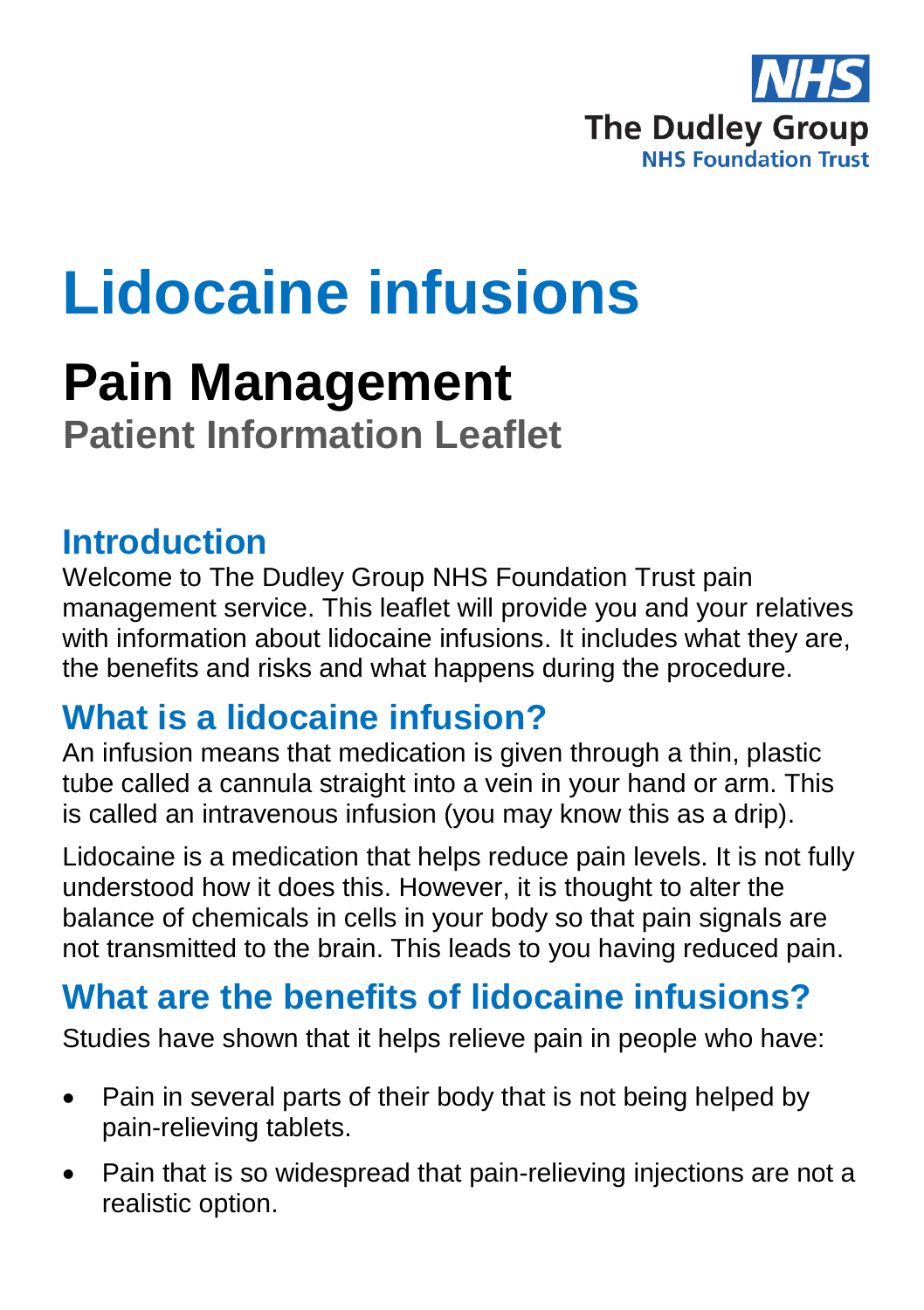## **What are the risks?**

All medications have some possible risks and side effects. The risks of having a lidocaine infusion include:

#### **Frequent risks**

- Headache
- Problems with the cannula; it may stop working or become blocked
- Infection or bruising at the cannula site

### **Occasional risks**

- Low or high blood pressure
- A slow or fast heart rate
- Nausea (feeling sick)
- Tingling around the mouth, ringing in the ears.

#### **Rare risks**

- Collapse
- An irregular heartbeat
- Cardiac arrest (a heart attack) the heart stops and full resuscitation is needed

## **What happens before the infusion?**

Before you have your lidocaine infusions, you will need to have blood tests and a recording of your heart rhythm. These are needed so that we make sure there are no reasons why you cannot have the treatment.

We will send you instructions with your appointment letter about not eating and drinking before the infusion. It is safer for you if you have an empty stomach for the procedure.

**If you have a morning appointment** – you must not eat after midnight the night before your appointment. You can have clear fluids, black tea or black coffee until 7am in the morning and then nothing to eat or drink until after your appointment.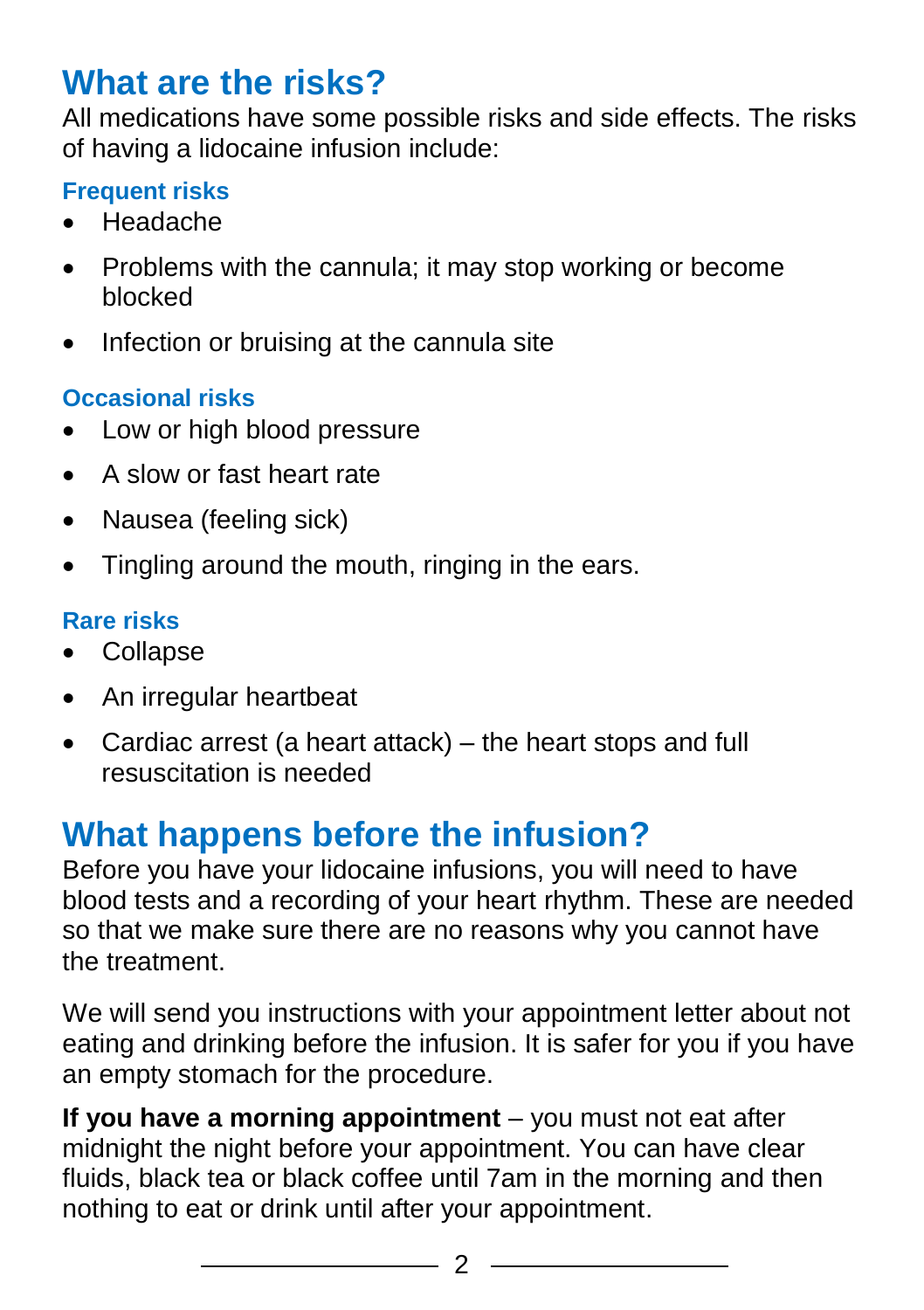**If you have an afternoon appointment** – you can have a light breakfast but you must not eat anything after 7am on the morning of your appointment. You can have clear fluids, black tea or black coffee until 11 am and then nothing to eat or drink until after your appointment.

## **How is the infusion carried out?**

The procedure takes place in the day case unit and lasts about three hours. Afterwards you can go home. When you arrive at the day case unit, we will complete some paperwork with you. We will explain the treatment to you, and if you are happy to go ahead, you will need to sign a consent form.

A nurse will set up the intravenous infusion (the drip) into your hand or arm. We will connect you to a blood pressure monitor and heart monitor. This is to observe how your body responds to the lidocaine and will help staff identify if you are having any side effects to it. The monitoring will continue for about half an hour after your infusion finishes.

It is a good idea to bring something to pass the time while you are having your infusions. However, please remember to use headphones if you are using personal stereos or radios etc.

## **What happens after the infusion?**

Once the infusion is finished, we will give you an appointment for your next treatment, if needed.

## **What do I need to do when I get home?**

It is a good idea to have someone with you for the first 24 hours after your infusion, as you may feel a little weak.

You should gradually increase your level of activity. As you increase your level of activity, **do not** take up new exercise or exercise that you are not used to.

Start simply, by taking two walks a day, but keep it to a distance you know you can manage. **Avoid overdoing it too soon.** Build up by increasing your distance by about 10 per cent every few days. The eventual aim is for you to able to walk fast enough to make yourself breathless.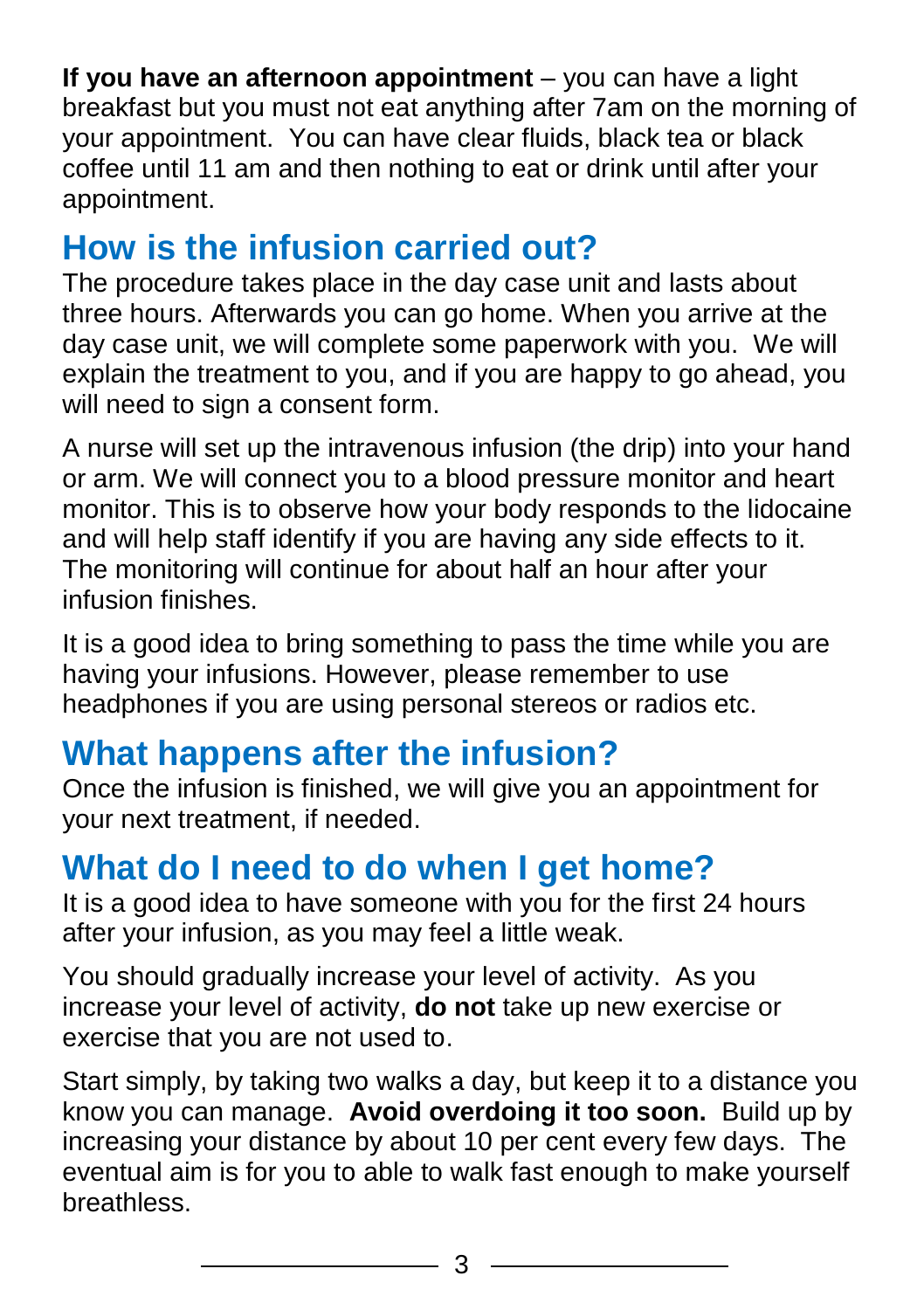If walking is difficult due to other problems, we recommend gentle aerobic exercise. Swimming can be helpful. The temperature of the water makes no difference to the benefits you can get from swimming, so you do not need to worry about this.

If you do not do some form of exercise to improve your general fitness and wellbeing, you may not feel any major benefit from this treatment. Please remember, this treatment only helps reduce your symptoms of pain, it is not a cure for the pain.

## **What if I have problems?**

You can contact the clinical nurse specialists in the pain management team (9am to 5pm, Monday to Friday) by:

- Calling **01384 244735** and leaving a message on the answerphone or
- Ringing the switchboard number 01384 456111below and asking them to bleep the number 5064

Out of these hours, you will need to contact your GP or NHS 111.